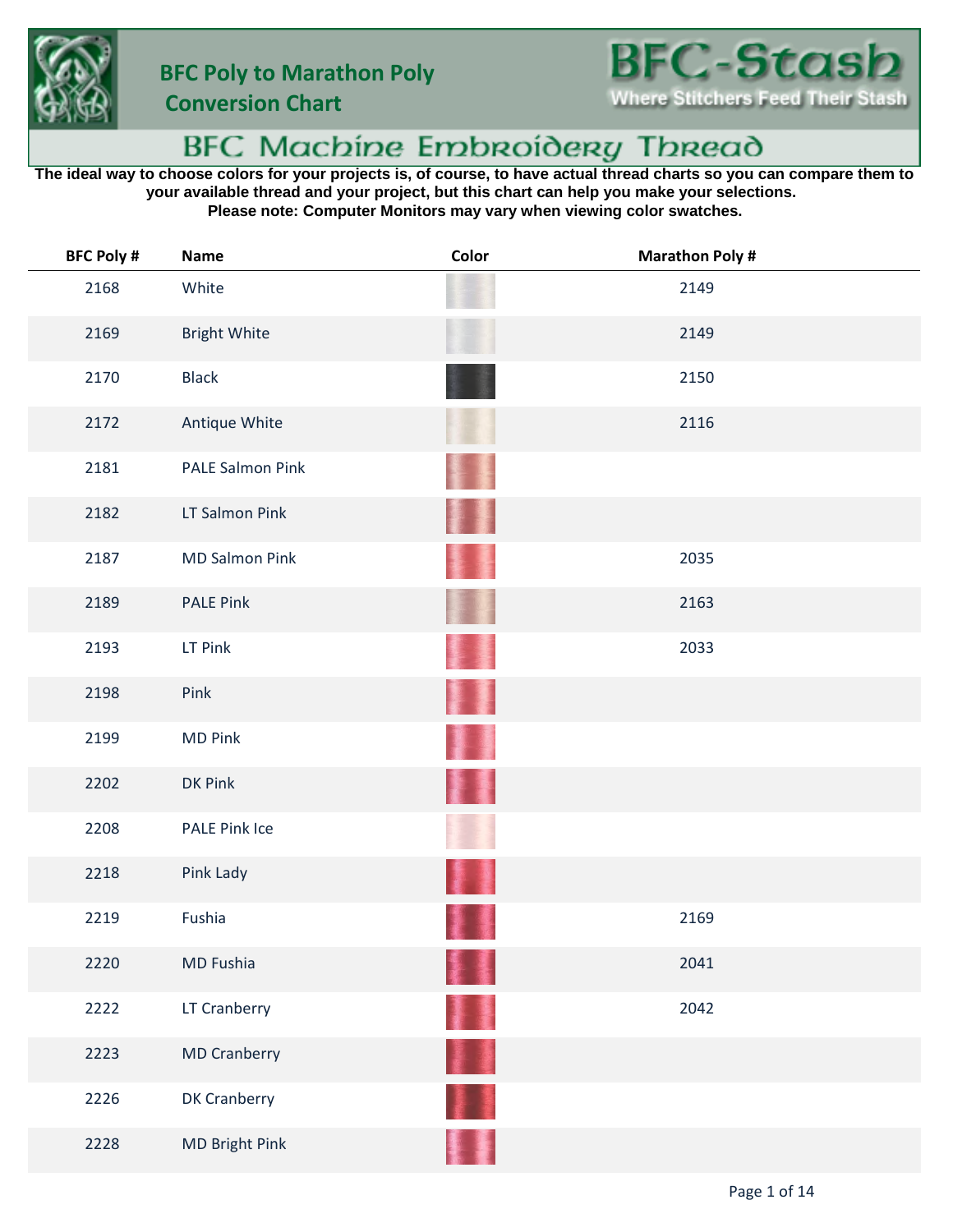| <b>BFC Poly #</b> | <b>Name</b>              | Color | <b>Marathon Poly #</b> |
|-------------------|--------------------------|-------|------------------------|
| 2235              | <b>MD Desert Rose</b>    |       |                        |
| 2241              | MD Bright Plum           | 蓬     | 2185                   |
| 2243              | DK Bright Plum           |       | 2058                   |
| 2245              | DK Fushia                |       | 2169                   |
| 2247              | DK Burgandy              |       | 2054                   |
| 2250              | PLST Peach               |       |                        |
| 2253              | LT Peach                 |       |                        |
| 2256              | MD Peach                 |       | 2047                   |
| 2260              | DK Peach                 |       | 2036                   |
| 2270              | DK Salmon Pink           |       | 2036                   |
| 2271              | <b>MD Pink Carnation</b> |       |                        |
| 2275              | <b>DK Pink Carnation</b> |       | 2043                   |
| 2278              | Ruby Red                 |       |                        |
| 2283              | DK Red Rust              |       | 2044                   |
| 2287              | <b>DKST Burgandy</b>     |       | 2055                   |
| 2291              | <b>Bright Red</b>        |       |                        |
| 2295              | Cherry Red               |       | 2044                   |
| 2297              | Satin Red                |       | 2044                   |
| 2303              | DK Satin Red             |       | 2042                   |
| 2306              | <b>DKST Satin Red</b>    |       | 2054                   |
| 2307              | Red Wine                 |       | 2045                   |
| 2315              | Brandy                   |       | 2184                   |
| 2317              | MD Burgandy              |       |                        |
| 2320              | <b>Desert Rose</b>       |       |                        |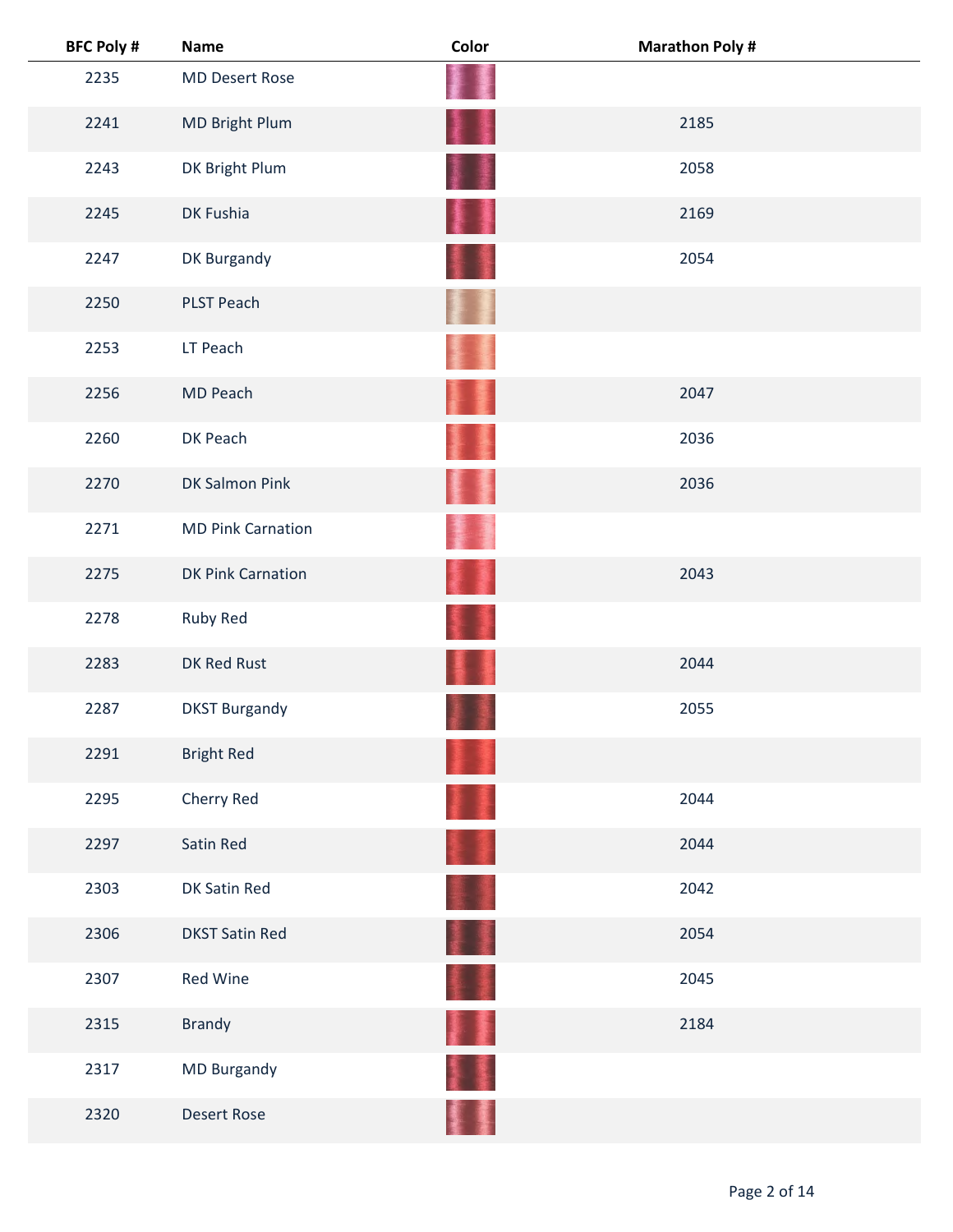| <b>BFC Poly #</b> | <b>Name</b>               | Color | <b>Marathon Poly #</b> |  |
|-------------------|---------------------------|-------|------------------------|--|
| 2331              | LT Fushia                 |       | 2039                   |  |
| 2342              | <b>Black Wine</b>         |       | 2186                   |  |
| 2368              | <b>PALE Yellow</b>        |       | 2016                   |  |
| 2371              | LT Yellow                 |       | 2017                   |  |
| 2376              | Yellow                    |       | 2018                   |  |
| 2379              | <b>Buttered Popcorn</b>   |       | 2020                   |  |
| 2380              | Buttercup                 |       | 2020                   |  |
| 2385              | <b>Bright Yellow</b>      |       | 2020                   |  |
| 2388              | <b>PALE Mellow Yellow</b> |       | 2154                   |  |
| 2390              | LT Buttered Popcorn       |       |                        |  |
| 2403              | <b>Bright Popcorn</b>     |       |                        |  |
| 2410              | LT Mock Orange            |       |                        |  |
| 2411              | LT Apricot                |       | 2021                   |  |
| 2412              | <b>MD Apricot</b>         |       | 2022                   |  |
| 2413              | Apricot                   |       | 2156                   |  |
| 2414              | DK Apricot                |       | 2157                   |  |
| 2416              | MD Mock Orange            |       |                        |  |
| 2426              | <b>DKST Apricot</b>       |       | 2160                   |  |
| 2428              | PALE Peach Fuzz           |       | 2286                   |  |
| 2430              | MD Peach Fuzz             |       | 2029                   |  |
| 2433              | LT Melon                  |       | 2046                   |  |
| 2435              | Melon                     |       | 2047                   |  |
| 2437              | DK Melon                  |       | 2052                   |  |
| 2451              | Bright orange             |       |                        |  |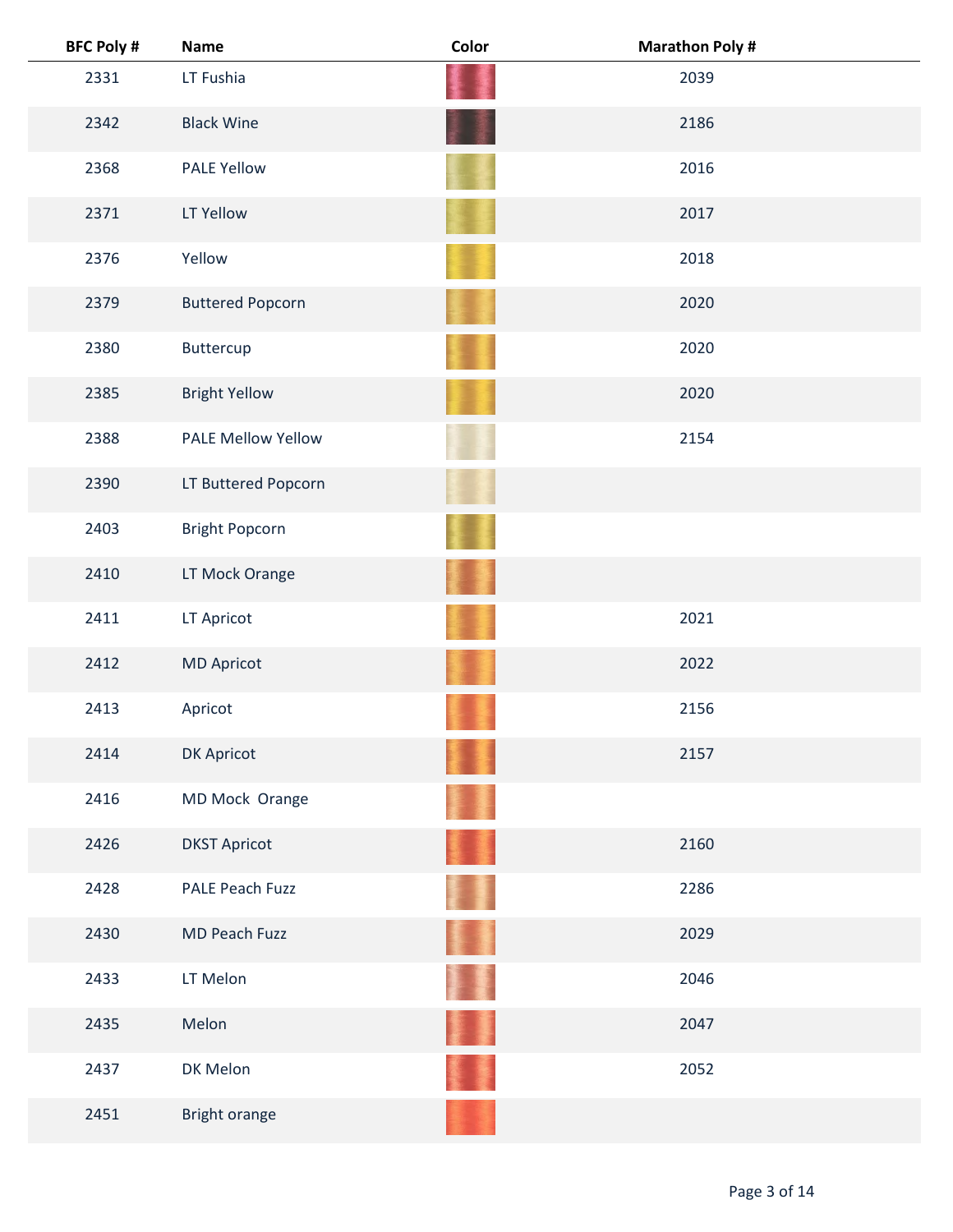| <b>BFC Poly #</b> | <b>Name</b>            | Color | <b>Marathon Poly #</b> |
|-------------------|------------------------|-------|------------------------|
| 2454              | Orange                 |       | 2051                   |
| 2455              | Sunset Orange          |       | 2052                   |
| 2458              | Red Orange             |       |                        |
| 2465              | DK Red Orange          |       |                        |
| 2468              | <b>PLST Salmon</b>     |       | 2171                   |
| 2473              | <b>PALE Salmon</b>     |       |                        |
| 2484              | <b>Terra Cotta</b>     |       |                        |
| 2490              | <b>Beige</b>           |       | 2117                   |
| 2499              | LT Rose Taupe          |       |                        |
| 2504              | LT Terra Cotta         | I     |                        |
| 2508              | <b>PLST Mink</b>       |       | 2273                   |
| 2509              | LT Mink                |       | 2174                   |
| 2513              | LT Salmon              |       |                        |
| 2514              | <b>MD Salmon</b>       |       |                        |
| 2515              | LT Rose                |       | 2165                   |
| 2521              | MD Ash Rose            | II.   |                        |
| 2545              | LT Ash Rose            | ł     |                        |
| 2546              | DK Ash Rose            | 美重    | 2056                   |
| 2552              | <b>PALE Cameo</b>      |       | 2031                   |
| 2553              | <b>Bisque</b>          | Ħ     | 2119                   |
| 2567              | DK Brick               | 11    | 2055                   |
| 2572              | <b>PALE Mauve Gray</b> |       |                        |
| 2575              | PALE Gray              |       | 2142                   |
| 2581              | <b>MD Mauve</b>        |       |                        |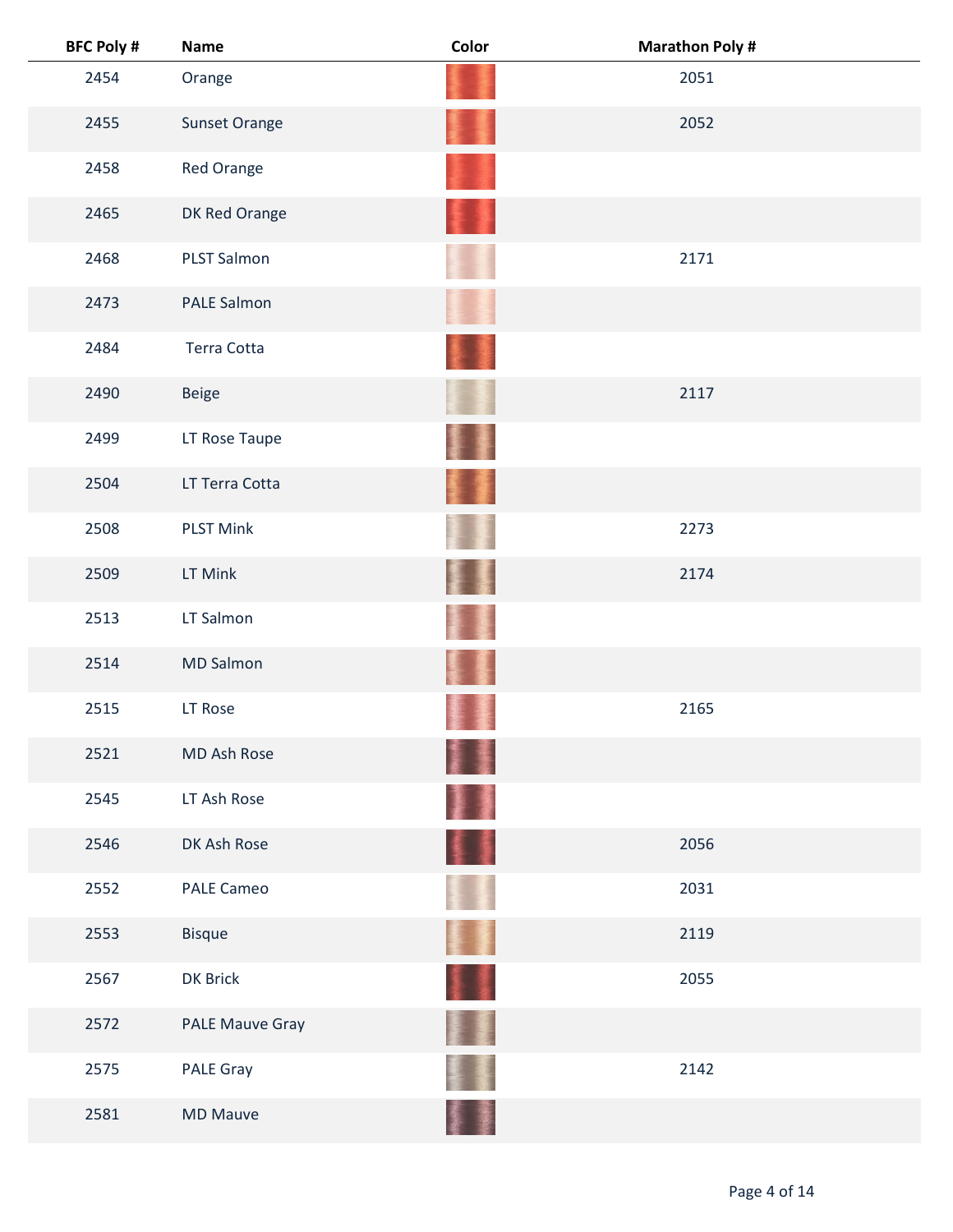| <b>BFC Poly #</b> | <b>Name</b>         | Color   | <b>Marathon Poly#</b> |  |
|-------------------|---------------------|---------|-----------------------|--|
| 2586              | Mahogany            |         |                       |  |
| 2602              | Eggplant            | Ŧ       | 2134                  |  |
| 2606              | DK Mauve            |         |                       |  |
| 2611              | Nutmeg              | ł       |                       |  |
| 2630              | LT Sandstone        |         | 2274                  |  |
| 2642              | Chestnut            |         |                       |  |
| 2656              | Warm Sand           |         |                       |  |
| 2657              | <b>Mustard Gold</b> |         | 2025                  |  |
| 2675              | <b>PALE Rust</b>    |         | 2287                  |  |
| 2689              | Ecru                |         | 2118                  |  |
| 2690              | <b>PALE Ecru</b>    |         |                       |  |
| 2693              | LT Ecru             |         | 2118                  |  |
| 2695              | DK Honey            |         |                       |  |
| 2709              | LT Putty            |         | 2118                  |  |
| 2721              | <b>Bright Rust</b>  |         |                       |  |
| 2729              | MD Putty            |         | 2288                  |  |
| 2731              | Hemp                |         | 2279                  |  |
| 2745              | <b>MD Chestnut</b>  | 葦澤      |                       |  |
| 2747              | DK Chestnut         |         |                       |  |
| 2748              | Taupe               | Ħ       | 2276                  |  |
| 2751              | PALE Gold           | ŧ       |                       |  |
| 2756              | DK Mustard Gold     | T<br>薄度 | 2030                  |  |
| 2758              | <b>MD Rust</b>      |         |                       |  |
| 2759              | DK Taupe            |         |                       |  |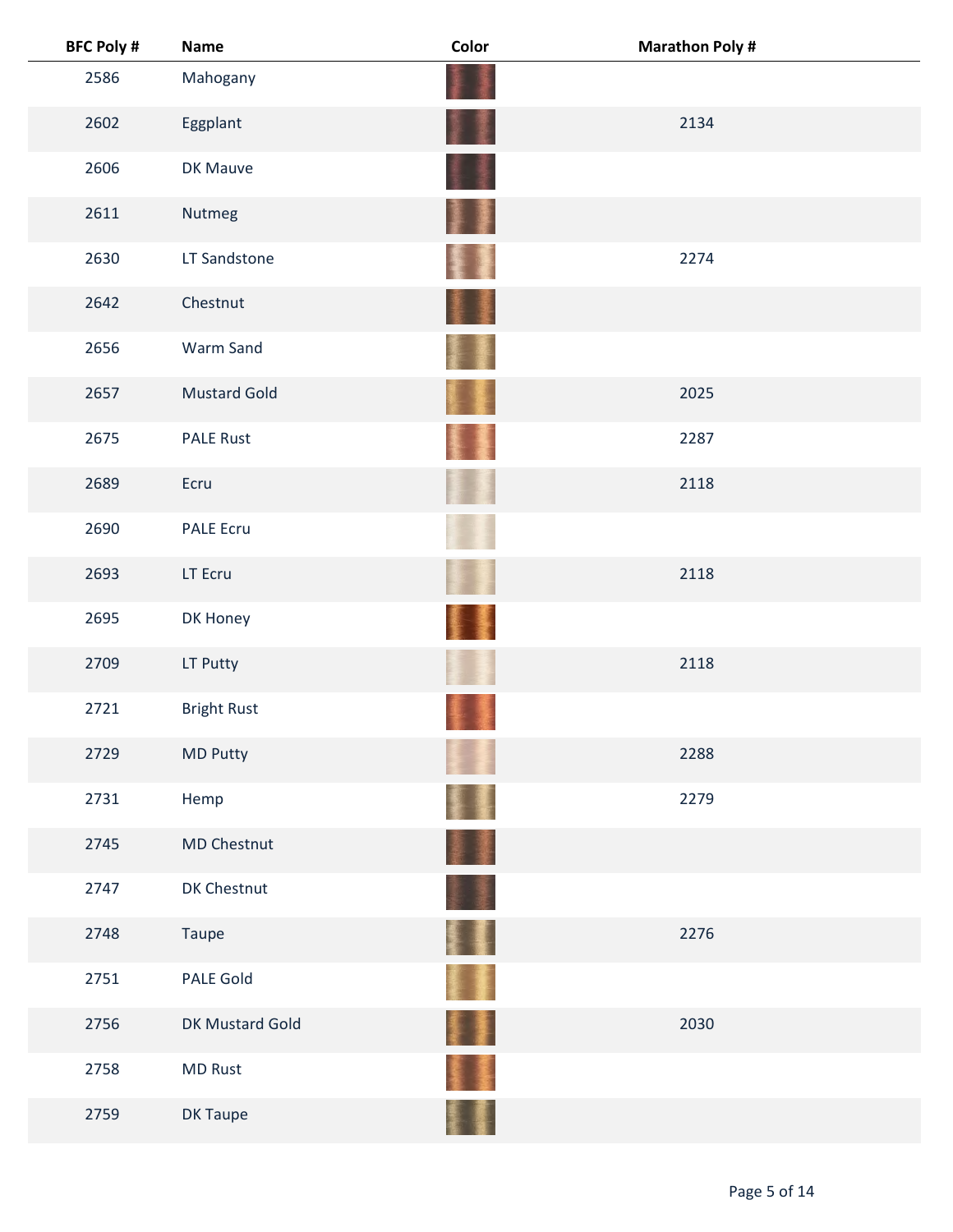| <b>BFC Poly #</b> | <b>Name</b>              | Color    | <b>Marathon Poly #</b> |
|-------------------|--------------------------|----------|------------------------|
| 2760              | MD Taupe                 |          | 2129                   |
| 2765              | <b>DKST Camel</b>        | II.      | 2130                   |
| 2768              | Camel                    | 柔        |                        |
| 2772              | LT Golden Brown          | H        | 2127                   |
| 2781              | Golden Mink              |          | 2282                   |
| 2783              | DK Earth                 |          | 2285                   |
| 2784              | <b>DKST Earth</b>        |          | 2285                   |
| 2793              | <b>PALE Mink</b>         | ł        |                        |
| 2802              | Golden Brown             |          | 2130                   |
| 2808              | Mink                     | 墨        | 2282                   |
| 2809              | <b>MD Mink</b>           |          |                        |
| 2817              | DK Mink                  |          |                        |
| 2818              | <b>DKST Mink</b>         |          |                        |
| 2819              | <b>DKST Reddish Mink</b> |          | 2284                   |
| 2821              | DK Reddish Mink          |          | 2285                   |
| 2828              | Wheat                    |          |                        |
| 2829              | Yellow wheat             |          |                        |
| 2830              | LT Amber                 | <b>A</b> | 2161                   |
| 2831              | MD Amber                 | ò        | 2161                   |
| 2832              | Golden Amber             | II.      | 2159                   |
| 2833              | DK Golden Amber          | 重畫       | 2162                   |
| 2834              | <b>Harvest Gold</b>      | 重量       | 2025                   |
| 2852              | LT Green Amber           |          |                        |
| 2862              | <b>Bronze Brown</b>      |          |                        |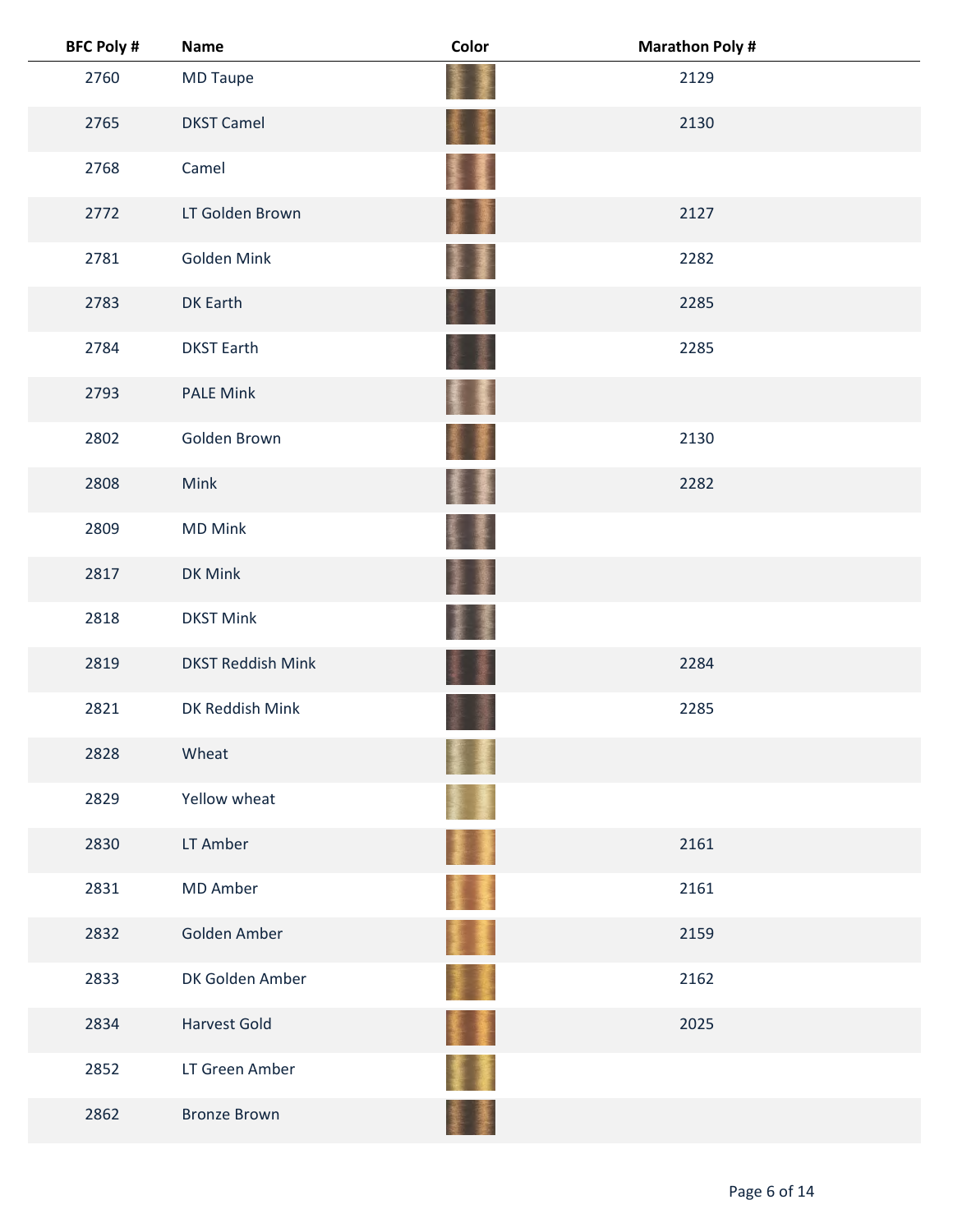| <b>BFC Poly #</b> | <b>Name</b>             | Color | <b>Marathon Poly #</b> |  |
|-------------------|-------------------------|-------|------------------------|--|
| 2870              | <b>PALE Olive</b>       |       |                        |  |
| 2873              | LT Olive                |       | 2133                   |  |
| 2881              | MD Olive                |       | 2162                   |  |
| 2899              | DK Olive                |       |                        |  |
| 2906              | Loden Green             |       | 2253                   |  |
| 2911              | <b>PLST Aloe</b>        |       | 2255                   |  |
| 2913              | <b>PALE Aloe</b>        |       | 2257                   |  |
| 2924              | DK Moss                 |       |                        |  |
| 2926              | <b>DKST Green Gray</b>  |       |                        |  |
| 2928              | PALE Sage               |       |                        |  |
| 2934              | LT Sage                 |       |                        |  |
| 2943              | DK Yellow Green         |       |                        |  |
| 2945              | <b>DKST Sage</b>        |       |                        |  |
| 2949              | Sage Tint White         |       | 2115                   |  |
| 2970              | <b>Basil</b>            |       |                        |  |
| 2972              | <b>Gray Basil</b>       |       |                        |  |
| 3008              | LT Smoke Green          |       | 2265                   |  |
| 3009              | MD Smoke Green          |       |                        |  |
| 3013              | DK Smoke Green          |       |                        |  |
| 3014              | <b>DKST Smoke Green</b> |       | 2251                   |  |
| 3023              | <b>DKST Pine Green</b>  |       |                        |  |
| 3028              | PLST Smoke green        |       |                        |  |
| 3032              | <b>PALE Smoke Green</b> |       |                        |  |
| 3034              | LT Spruce               |       |                        |  |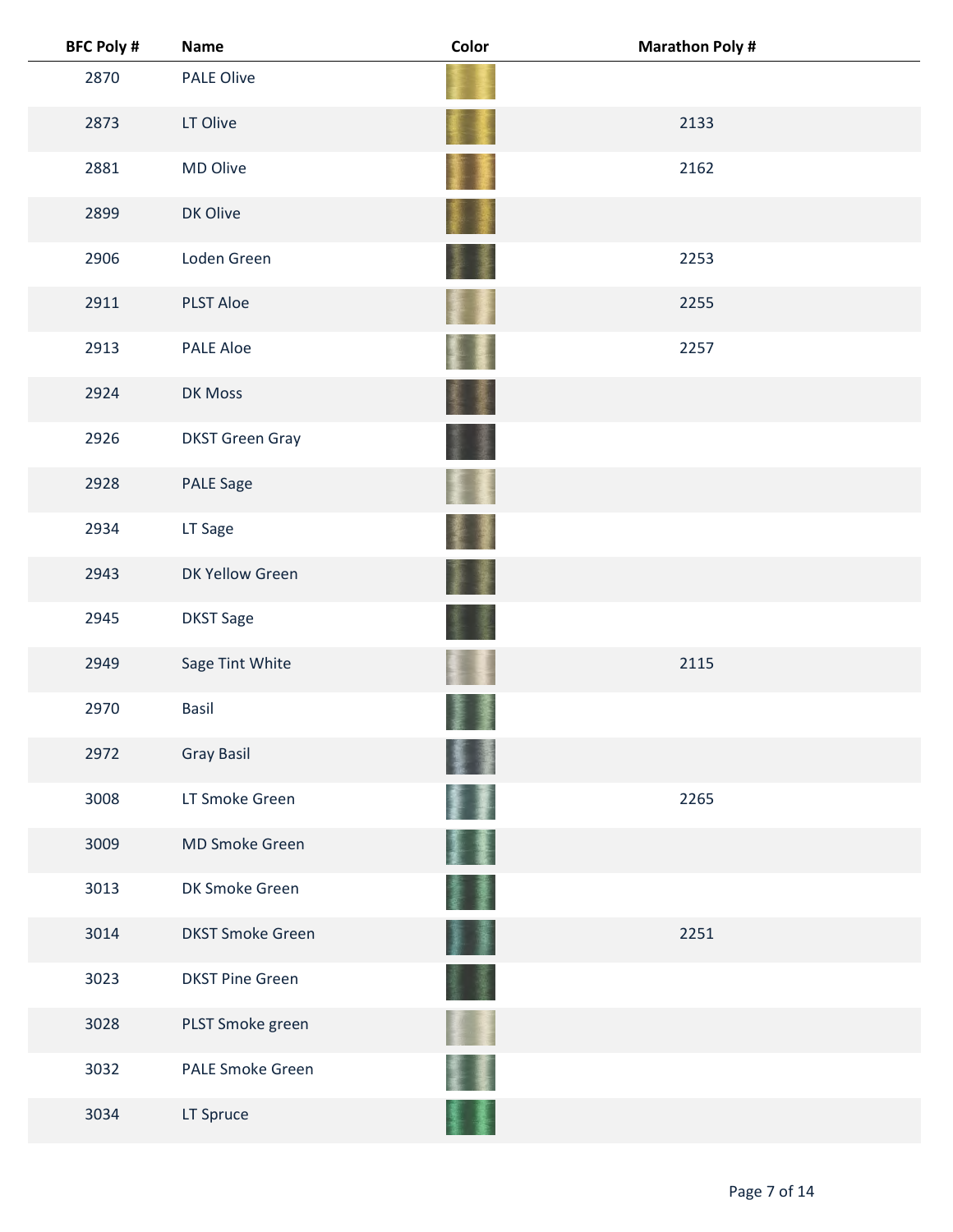| <b>BFC Poly #</b> | <b>Name</b>              | Color | <b>Marathon Poly #</b> |
|-------------------|--------------------------|-------|------------------------|
| 3035              | MD Spruce                |       | 2110                   |
| 3038              | DK Spruce                |       | 2110                   |
| 3049              | LT Jade                  |       | 2238                   |
| 3050              | MD Aqua Green            |       |                        |
| 3059              | <b>DKST Aqua Green</b>   |       | 2105                   |
| 3060              | LT Aqua Green            |       |                        |
| 3069              | MD Jade                  |       |                        |
| 3072              | DK Jade                  |       | 2103                   |
| 3075              | DK Aqua Green            |       | 2104                   |
| 3080              | <b>DK Emerald</b>        |       | 2108                   |
| 3082              | <b>Bright Aqua</b>       |       |                        |
| 3092              | LT Moss                  |       |                        |
| 3096              | PALE Jade                |       |                        |
| 3105              | Pine Green               |       |                        |
| 3110              | <b>PLST Moss</b>         |       |                        |
| 3113              | Moss                     |       |                        |
| 3116              | <b>MD Moss</b>           |       |                        |
| 3130              | <b>PALE Mint</b>         |       | 2225                   |
| 3133              | LT Mint                  |       |                        |
| 3136              | Spearmint                |       |                        |
| 3142              | <b>DKST Grass Green</b>  |       | 2111                   |
| 3145              | <b>DKST Moss</b>         |       |                        |
| 3148              | <b>PLST Lime</b>         |       | 2154                   |
| 3159              | <b>PALE Spring Green</b> |       | 2245                   |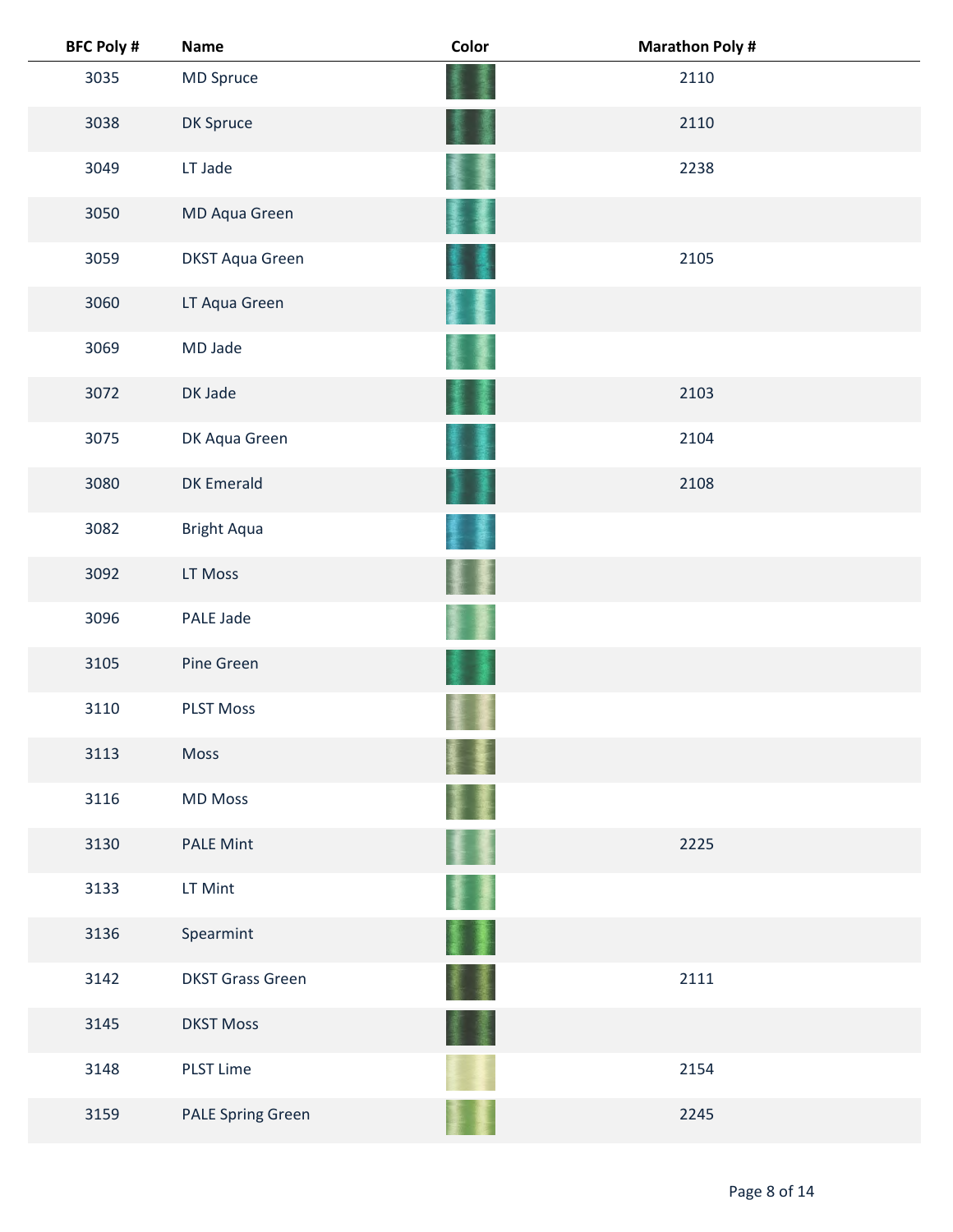| <b>BFC Poly #</b> | <b>Name</b>              | Color   | <b>Marathon Poly #</b> |  |
|-------------------|--------------------------|---------|------------------------|--|
| 3160              | <b>MD Spring Green</b>   |         | 2101                   |  |
| 3161              | <b>Spring Green</b>      |         |                        |  |
| 3166              | DK Spring Green          |         |                        |  |
| 3167              | <b>DKST Spring Green</b> |         |                        |  |
| 3174              | LT Lime                  |         |                        |  |
| 3176              | MD Lime                  |         |                        |  |
| 3178              | <b>PALE Grass Green</b>  |         |                        |  |
| 3185              | <b>MD Grass Green</b>    |         |                        |  |
| 3186              | Dk Lime                  |         |                        |  |
| 3194              | <b>Blue Green</b>        | 董<br>J  |                        |  |
| 3200              | <b>MD Mint</b>           |         |                        |  |
| 3201              | DK Mint                  |         | 2240                   |  |
| 3204              | <b>MD Shamrock Green</b> |         |                        |  |
| 3206              | DK Shamrock Green        |         | 2103                   |  |
| 3211              | <b>MD Yellow Green</b>   |         |                        |  |
| 3218              | Md Loden Green           |         | 2149                   |  |
| 3225              | DK Loden Green           |         | 2253                   |  |
| 3235              | LT Grass Green           |         |                        |  |
| 3238              | Dk Grass Green           |         |                        |  |
| 3250              | <b>PLST Silver</b>       |         | 2137                   |  |
| 3254              | <b>MD Sage</b>           | 彏       |                        |  |
| 3263              | <b>DKST Blue Gray</b>    | 屢<br>漫画 | 2147                   |  |
| 3295              | PLST Sea Green           |         |                        |  |
| 3299              | <b>Blue Sea Green</b>    |         | 2198                   |  |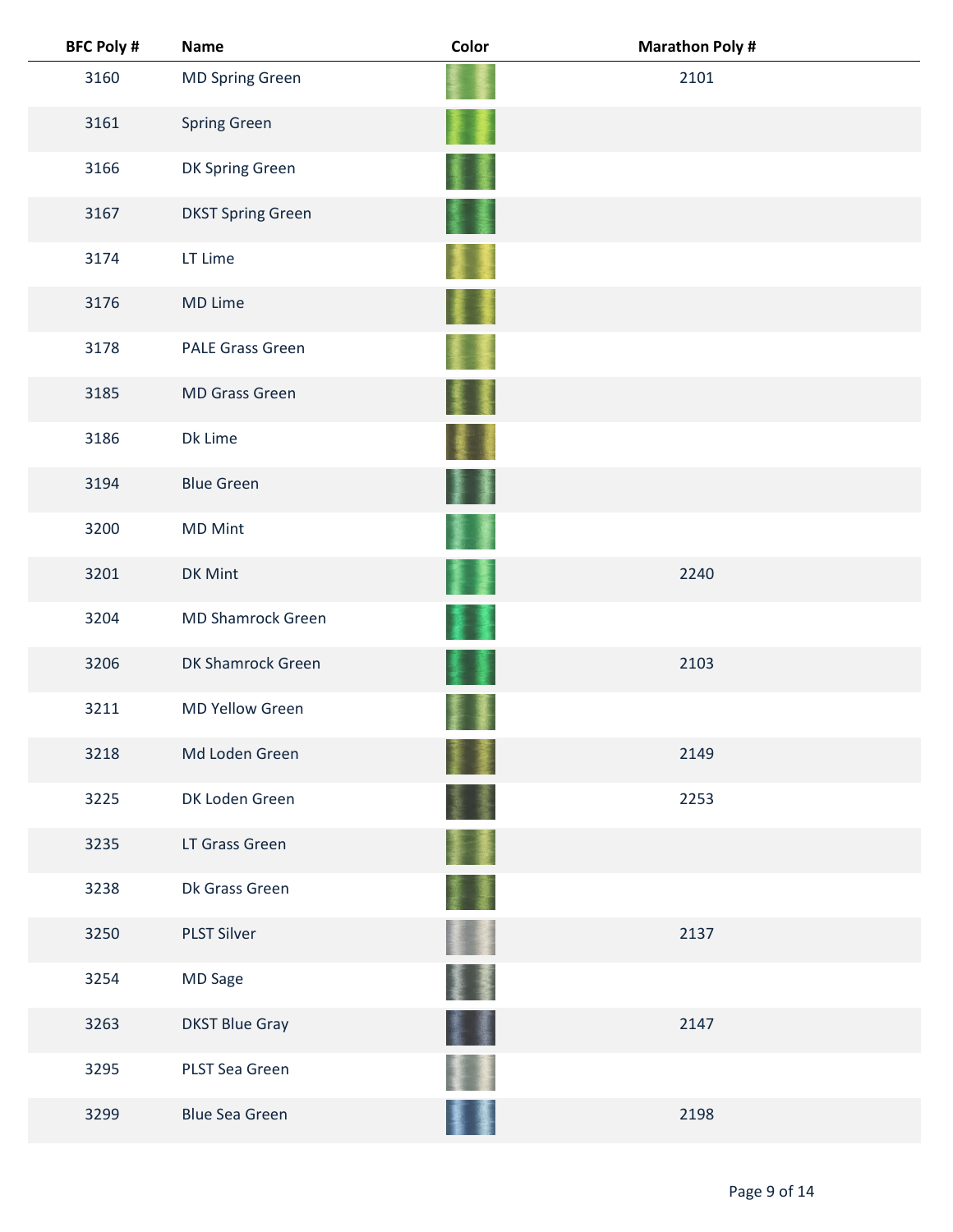| <b>BFC Poly #</b> | <b>Name</b>              | Color | <b>Marathon Poly #</b> |
|-------------------|--------------------------|-------|------------------------|
| 3321              | MD Sea Green             |       |                        |
| 3324              | <b>DKST Blue Granite</b> |       | 2269                   |
| 3340              | <b>MD Slate</b>          |       | 2303                   |
| 3345              | <b>DK Slate</b>          |       |                        |
| 3368              | <b>Silver Tint White</b> |       |                        |
| 3369              | <b>Gray Pearl</b>        |       | 2297                   |
| 3370              | <b>PALE Mauve Pearl</b>  |       | 2138                   |
| 3371              | PALE Cloud Gray          |       |                        |
| 3376              | LT Gray                  |       | 2139                   |
| 3379              | <b>Blue Gray Granite</b> |       |                        |
| 3380              | <b>Steel Gray</b>        |       | 2304                   |
| 3393              | LT Pigeon Gray           |       | 2292                   |
| 3398              | DK Pigeon Gray           |       |                        |
| 3408              | <b>PLST Gray</b>         |       | 2297                   |
| 3409              | Silver                   |       | 2141                   |
| 3412              | MD Pigeon Gray           |       |                        |
| 3413              | MD Gray                  |       | 2294                   |
| 3415              | DK Gray                  |       |                        |
| 3416              | LT Pewter                |       |                        |
| 3417              | <b>MD Pewter</b>         | I     |                        |
| 3418              | DK Pewter                |       |                        |
| 3421              | Purple Ash               |       |                        |
| 3427              | <b>DKST Eggplant</b>     |       | 2213                   |
| 3429              | <b>PLST Blue</b>         |       | 2298                   |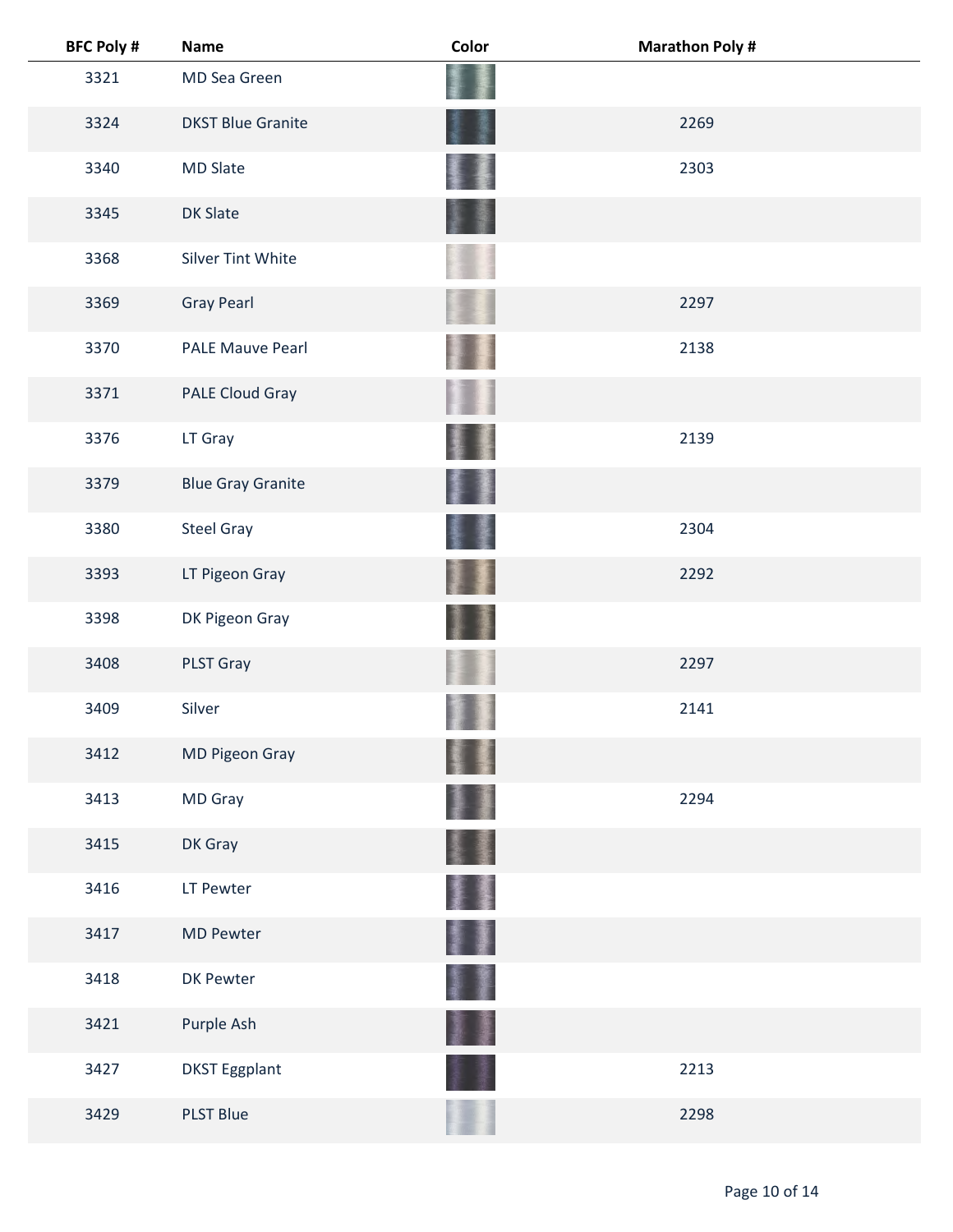| <b>BFC Poly #</b> | <b>Name</b>           | Color | <b>Marathon Poly#</b> |
|-------------------|-----------------------|-------|-----------------------|
| 3431              | PALE Blue             |       | 2143                  |
| 3437              | Light Denim           |       |                       |
| 3468              | Light Turquoise       |       | 2092                  |
| 3471              | Turquoise             |       | 2098                  |
| 3472              | LT Peacock            |       | 2230                  |
| 3474              | Peacock               |       | 2231                  |
| 3479              | Deep Lake             |       | 2244                  |
| 3486              | Green Blue Storm      |       |                       |
| 3487              | DK Lagoon             |       |                       |
| 3507              | <b>DKST Lagoon</b>    |       | 2107                  |
| 3511              | <b>PALE Teal</b>      |       | 2237                  |
| 3513              | <b>PALE Teal Blue</b> |       | 2238                  |
| 3514              | LT Teal               |       | 2227                  |
| 3520              | <b>MD Teal</b>        |       | 2104                  |
| 3531              | PALE Aqua             |       | 2223                  |
| 3532              | LT Aqua               |       | 2226                  |
| 3542              | DK Teal               |       | 2219                  |
| 3545              | <b>DKST Teal</b>      |       | 2219                  |
| 3550              | Aqua Tint White       |       |                       |
| 3559              | MD Turqoise           |       | 2092                  |
| 3560              | LT Mediterranean Blue |       | 2093                  |
| 3563              | Dk Turquoise          |       | 2218                  |
| 3587              | Navy                  |       | 2070                  |
| 3597              | Light Blue Aster      |       | 2066                  |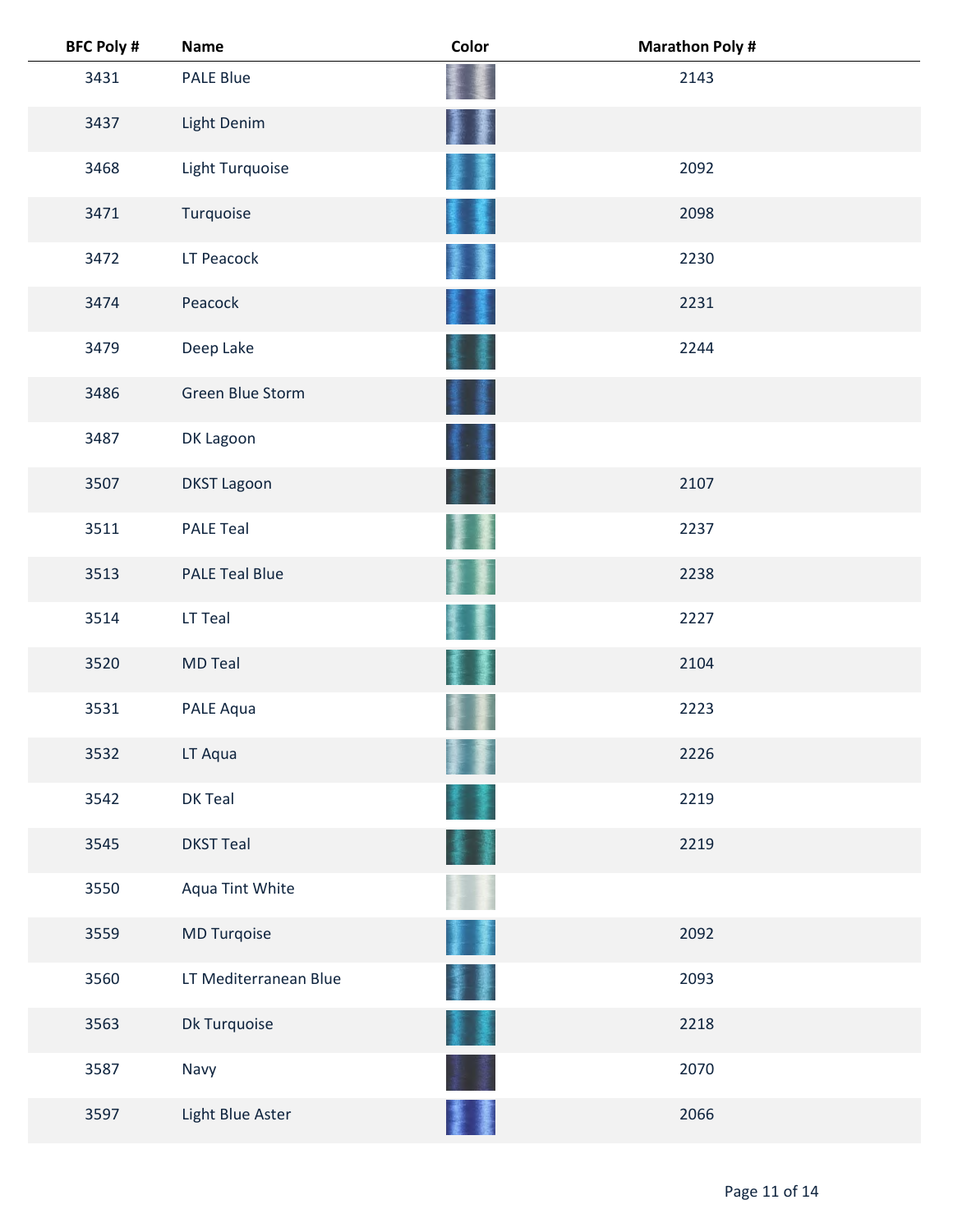| <b>BFC Poly #</b> | <b>Name</b>            | Color | <b>Marathon Poly#</b> |  |
|-------------------|------------------------|-------|-----------------------|--|
| 3600              | MD Blue Aster          |       | 2067                  |  |
| 3601              | DK Bright Aster        |       | 2068                  |  |
| 3604              | MD Mediterranean Blue  |       | 2200                  |  |
| 3606              | DK Mediterranean Blue  |       | 2071                  |  |
| 3620              | French Blue            |       | 2232                  |  |
| 3621              | DK Marine Blue         |       | 2070                  |  |
| 3636              | LT Clear Blue          |       |                       |  |
| 3639              | Dusk Blue              |       | 2189                  |  |
| 3645              | <b>Marine Blue</b>     |       | 2199                  |  |
| 3646              | <b>DKST Navy</b>       |       | 2073                  |  |
| 3649              | LT Bright Blue         |       | 2190                  |  |
| 3655              | <b>MD Bright Blue</b>  |       | 2067                  |  |
| 3660              | DK Bright Blue         |       | 2194                  |  |
| 3668              | <b>PALE Clear Blue</b> |       | 2187                  |  |
| 3670              | LT Blue                |       | 2188                  |  |
| 3674              | <b>PALE Aster Blue</b> |       | 2205                  |  |
| 3675              | <b>MD Clear Blue</b>   |       | 2065                  |  |
| 3679              | DK Clear Blue          |       | 2192                  |  |
| 3688              | Violet Tint White      |       |                       |  |
| 3690              | Light Blue Violet      |       |                       |  |
| 3692              | MD Blue Violet         | 矍     | 2197                  |  |
| 3694              | DK Blue Violet         | ł     | 2206                  |  |
| 3704              | DK Heliotrope          |       | 2209                  |  |
| 3713              | PALE Eggplant          |       |                       |  |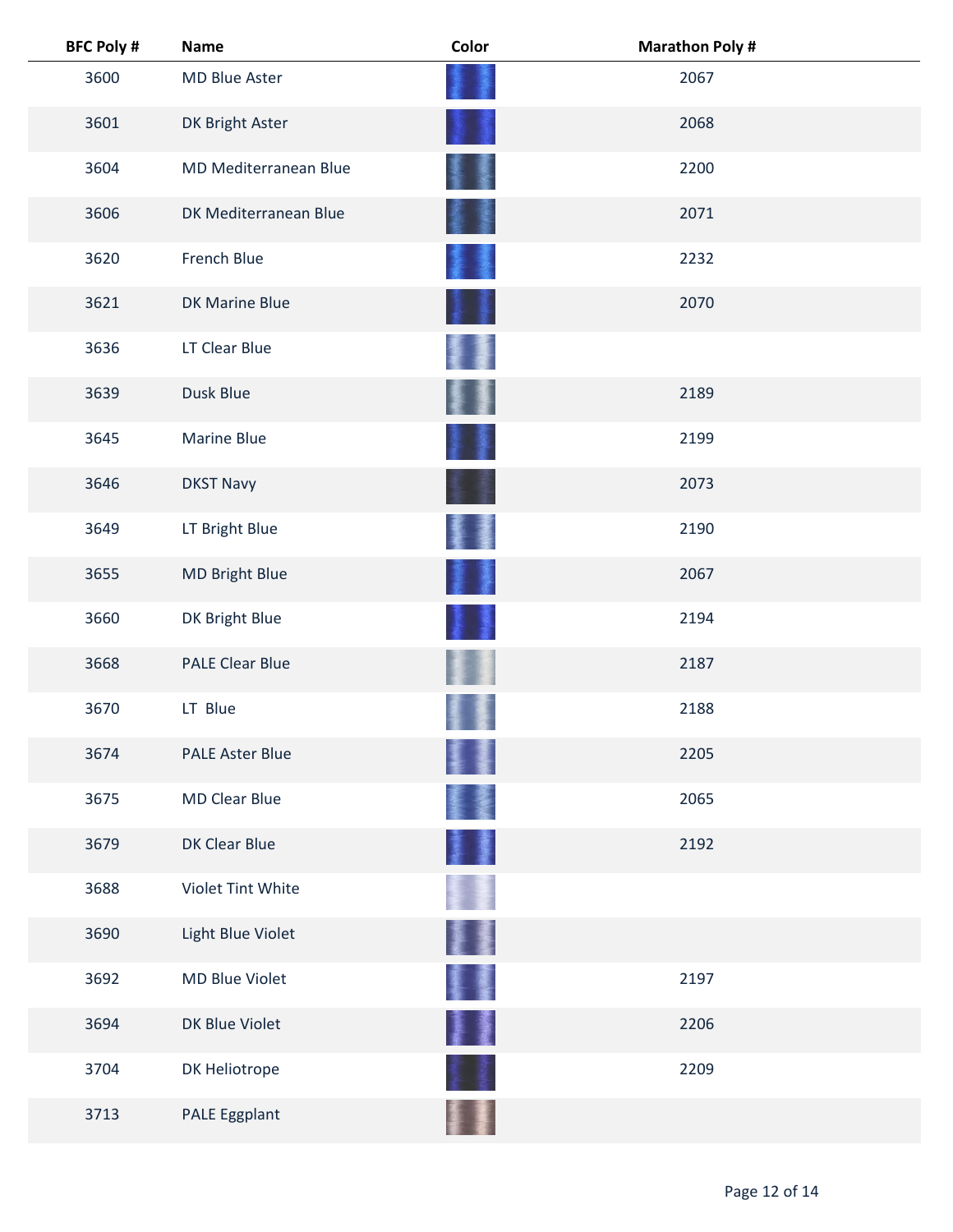| <b>BFC Poly #</b> | <b>Name</b>            | Color   | <b>Marathon Poly #</b> |
|-------------------|------------------------|---------|------------------------|
| 3714              | MD Eggplant            |         |                        |
| 3721              | LT Purple Sage         |         |                        |
| 3722              | MD Purple Sage         |         |                        |
| 3727              | DK Purple Sage         |         |                        |
| 3728              | Lilac Tint White       |         |                        |
| 3730              | <b>PALE Heather</b>    |         | 2202                   |
| 3731              | LT Lilac               |         |                        |
| 3733              | <b>MD Lilac</b>        |         |                        |
| 3735              | Heather                |         | 2079                   |
| 3740              | <b>MD Heather</b>      | ł<br>漫画 | 2080                   |
| 3749              | <b>PLST Periwinkle</b> |         |                        |
| 3751              | LT Periwinkle          |         |                        |
| 3752              | DK Periwinkle          |         |                        |
| 3753              | <b>MD Periwinkle</b>   | 1<br>廔  |                        |
| 3756              | <b>DKST Periwinkle</b> |         |                        |
| 3758              | DK Heather             |         |                        |
| 3764              | DK Blue Purple         |         | 2210                   |
| 3770              | <b>PALE Lavender</b>   |         | 2077                   |
| 3772              | LT Lavender            |         | 2078                   |
| 3777              | <b>MD Lavender</b>     | 髪重      | 2081                   |
| 3778              | <b>Blue Purple</b>     | 1       | 2086                   |
| 3783              | Red Purple             | H       |                        |
| 3793              | LT African Violet      |         |                        |
| 3794              | African Violet         |         |                        |